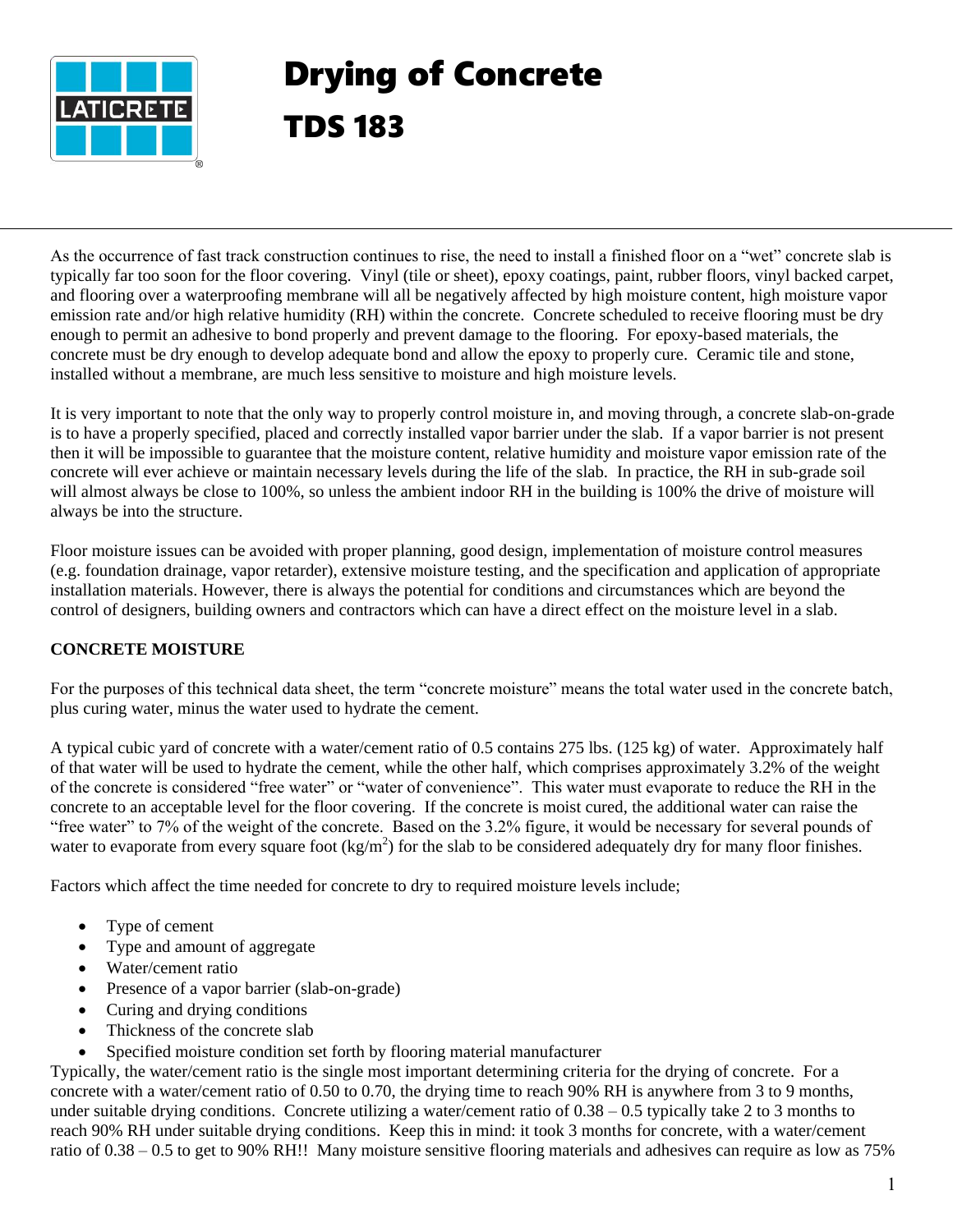RH as tested per ASTM F2170 "Standard Test Method for Determining Relative Humidity in Concrete Floor Slabs Using in situ Probes" prior to installation!! For more information on moisture vapor transmission and test methods, please refer to TDS 166 "LATICRETE and Moisture Vapor Emission Rates".

Over the years, the flooring industry has come up with a "rule of thumb" which states that the time necessary for concrete floors to reach an acceptable content is: 1 month of drying for each inch of concrete or 1mm per day.

# **MOISTURE MOVEMENT THROUGH CONCRETE**

Moisture can move through concrete slabs as water vapor or as liquid water. Concrete which is not saturated with liquid water will transmit moisture as vapor (gas) by diffusion through the capillaries of the cement paste. This moisture vapor is driven to the surface by the difference in RH at the bottom and at the top of the slab. This is how moisture can accumulate under a floor covering even though the concrete does not appear to be saturated with water. This is also why concrete, poured in a building which is not completely enclosed and in which the HVAC system is not turned on, will not begin to dry until such time as the building is enclosed and the HVAC is turned on. Relative humidity in concrete and in the air work toward a state of equilibrium, so, at any time the concrete will actually be pulling moisture out of the air if the humidity of the air is greater than the concrete. The same is true in reverse. Once the building is enclosed and the HVAC system is turned on, the RH within the air in the building can be controlled and the concrete can truly begin to dry. It is at this point that the clock (actually, the calendar) begins. All too often, someone in the decision-making team feels that drying of concrete begins as soon as it is poured, and installation of flooring will proceed based on this false belief.

For concrete, which is saturated with water, the driving force for moisture movement is capillary action, and, when the concrete is exposed to air, the driving force is evaporation from the surface.

The drying process begins (under ideal conditions) when water is no longer available at the exposed surface, so concrete cured by sealing in the original mix water with wet burlap or plastic sheets, drying will begin when these covers are removed. Spray applied membranes (curing compounds) reduce the rate of moisture evaporation and help retain moisture in the concrete; thus, expediting the hydration (curing) process. But, curing compounds are somewhat breathable and drying begins shortly after the membrane is applied (under ideal conditions). However, curing compounds significantly reduce the drying rate and significantly extend the drying period. Curing compounds must be physically removed from the concrete before a normal curing period can begin. Therefore, a moisture sensitive material cannot immediately be applied to a concrete slab from which curing compounds have been removed. Once the curing compound has been removed, it will still be necessary to wait an extended period of time to allow the concrete to reach a suitable moisture level for the floor covering.

Concrete is a porous material which experiences three distinct stages of drying; a constant rate period followed by two falling rate periods;

*Stage 1* – During the first drying stage, liquid water is present at the surface which evaporates into the air above the concrete. The rate of evaporation depends upon the temperature, RH and air flow over the concrete surface. Warm, rapidly moving air will cause faster evaporation than cool, stagnant air. As water moves from within the concrete to replace water which has evaporated at the surface, the concrete will shrink to make up for the volume of water which has now left. If the evaporation rate is very high, the concrete can shrink excessively before the cement paste has developed sufficient strength. This is the cause of "plastic" shrinkage which may occur within the first few hours of placement.

*Stage 2* – The second stage of concrete drying begins when the concrete can no longer shrink due to liquid water evaporation. Water recedes from the exposed surface of the concrete into the pores where it clings to the sidewalls and forms a curved surface (meniscus). Water evaporates from the meniscus in each pore into the air over the concrete. The rate of evaporation is still mostly dependent upon temperature, RH and air flow over the concrete surface. The surface may appear to be "dry", but the concrete is just beginning to dry in a very thin layer. It is during Stage 2 that the drying rate steadily decreases.

*Stage 3* – The third stage of drying begins when enough water has evaporated from just below the surface that the pores are no longer continuously filled with water. Pockets of liquid will still exist, but moisture must now move by vapor diffusion within the body of the concrete before arriving at the surface where it can evaporate. This is the second falling rate stage, because the rate of drying continuously decreases over time and is slower than the previous stage of drying. The rate of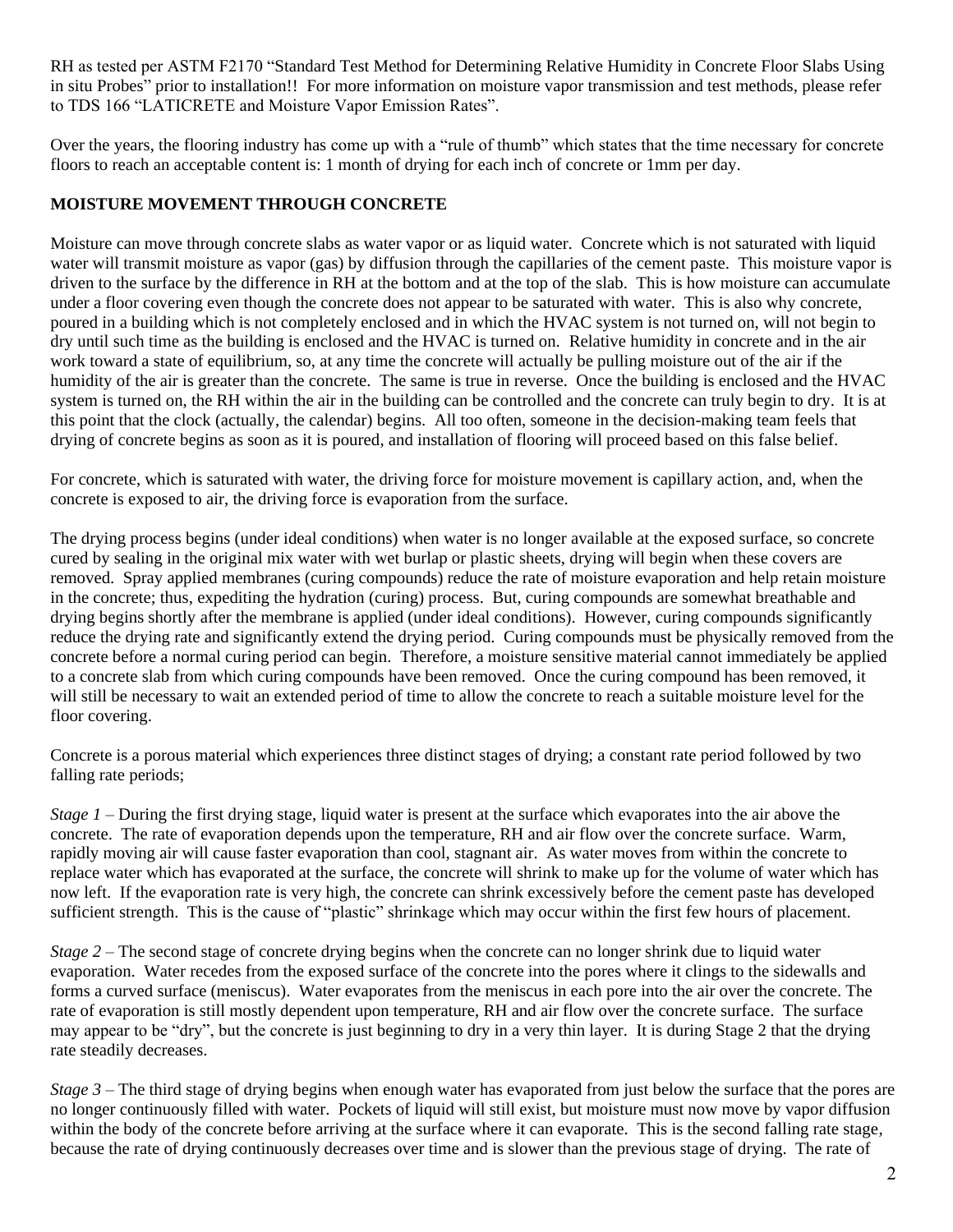drying depends less on temperature, RH and air flow above the concrete surface because moisture must evaporate and diffuse within the body of the concrete before arriving at the surface. This is the stage that causes extended cure time for concrete to reach acceptable moisture levels prior to installation of moisture sensitive materials. The rate of drying during Stage 3 is determined by the quality of the cement paste: low water to cement paste offers more resistance to vapor diffusion than high water/cement ratio paste. While it may sound good to have a low-quality cement paste, to allow the moisture in the concrete to evacuate more quickly, the increased water content of low-quality cement paste can extend the drying time significantly.

# **ESTIMATION OF DRYING TIME**

The chart below shows the average expected drying time of an interior 4" (100mm) thick concrete slab which is drying from one side when the building is enclosed, and the HVAC system is operating normally. This chart graphically shows how important the initial water/cement ratio is to the expected drying time of concrete. Concrete mixed with a water/cement ratio of 0.4 can achieve 5 lbs./1,000 ft $\frac{24}{1}$  hours (283 µg/sec•m<sup>2</sup>) in 28 days per ASTM F1869 (under ideal conditions) while concrete mixed at a water/cement ratio of 0.8 may take a s long as a year to achieve the same level. Thicker pours will require longer expected cure times.



The Swedish Concrete Association describes a method to estimate drying times for concrete slabs. Correction factors make it possible to allow for deviations from a known set of base conditions. The purpose of this calculation is to enable the estimation of a minimum drying time(s) for concrete slabs (under conditions stated below) during the planning stage. This calculation can be useful for general planning but should not be relied upon to determine precise drying times due to variability of actual concrete composition and jobsite conditions.

Factors used in this calculation include:

- Portland cement concrete slab measuring 7.2" (180mm) thickness
- Drying temperature of  $64^{\circ}F(18^{\circ}C)$
- Relative humidity of the air of 60%
- Drying from both sides of the slab (elevated)
- Curing conditions prior to drying  $-2$  weeks of rain and 2 weeks of high RH
- Water/cement ratio is the parameter used to characterize the concrete
- 85% and 95% RH are used to characterize the moisture condition of the concrete after drying

# **Standard Drying Time**

The standard drying time is based on the actual water/cement ratio and the RH of the concrete.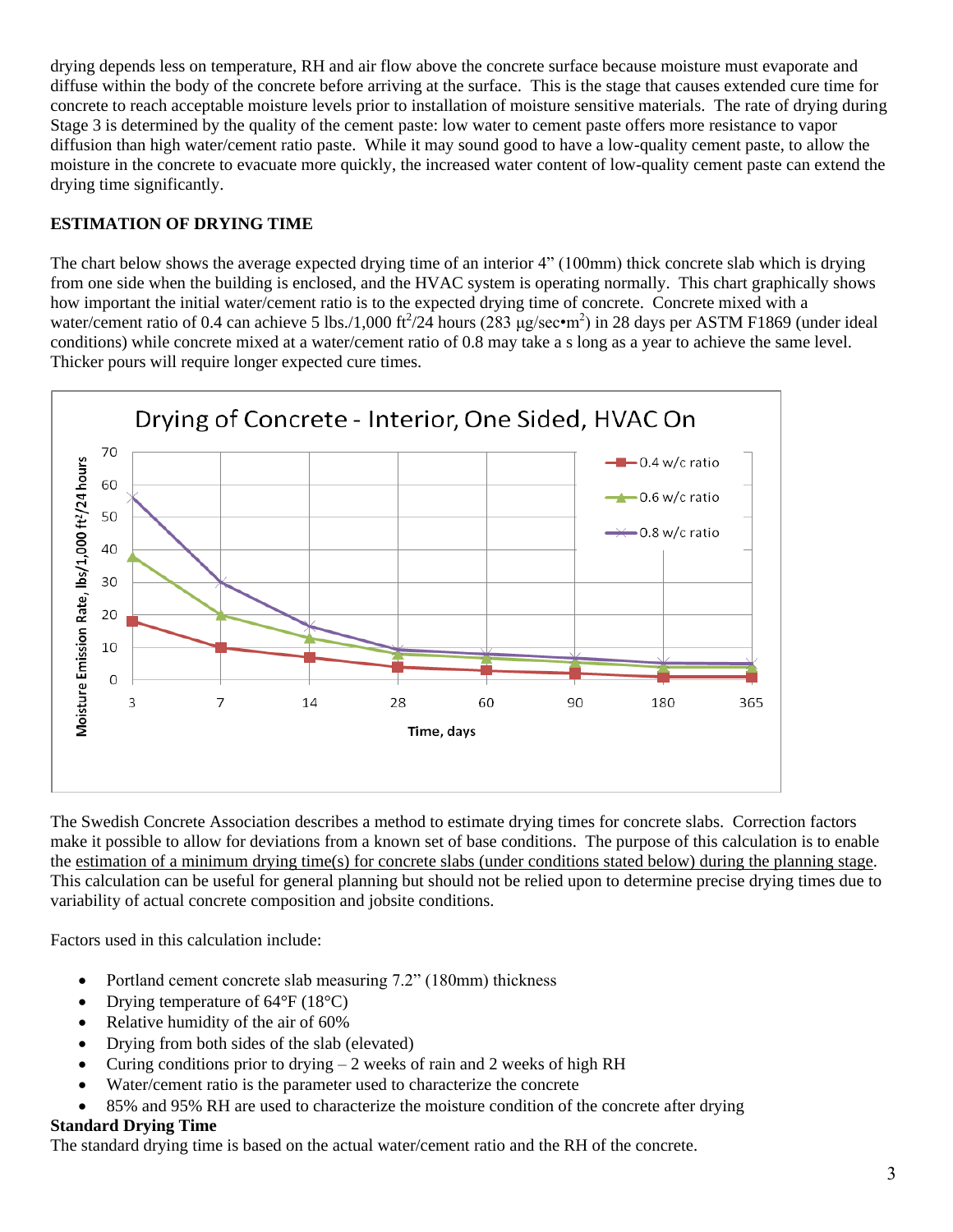#### **Table 1 - Standard Drying Time**

| RH% | $w/c = 0.4$                 | $\mathbf{A}$ $\mathbf{F}$<br>$W/C = 0$<br>$\mathbf{v} \sim$ | $W/C = 0.6$              | W/C<br>- 1<br>$\mathbf{v} \cdot r$ |
|-----|-----------------------------|-------------------------------------------------------------|--------------------------|------------------------------------|
| ັ   | 50<br>days                  | 90 days                                                     | 1.2 <sub>F</sub><br>days | 180 days                           |
| 90  | $\mathcal{D}$<br>days<br>∠∪ | days                                                        | days<br>ნა               | Ω5.<br>days<br>ر ,                 |

#### **Dimensional Correction Factor**

The thickness of the slab will have an effect on the drying time. Use the correction factor as shown in Table 2 using the appropriate water/cement ratio and actual thickness of the concrete slab.

#### **Table 2 – Correction Factor for Different Slab Thickness**

| <b>Thickness</b>         | $w/c = 0.4$ | $w/c = 0.5$ | $w/c = 0.6$ | $w/c = 0.7$ |
|--------------------------|-------------|-------------|-------------|-------------|
| (100mm)<br>$\mathcal{A}$ | 0.4         | J.4         | J.4         |             |
| 150mm)                   | $0.8\,$     | 0.8         | J.8         |             |
| 7" (180mm)               |             |             |             |             |
| 8''(200mm)               |             |             |             | .           |
| 10 (250mm)               | $\cdots$    |             | ⊥ ∙ັ        | .           |

#### **One- or Two-Sided Drying**

Drying from two sides requires a shorter time than drying from one side only. Use the correction factor as shown in Table 3 using the appropriate water/cement ratio and drying condition. Note that elevated concrete poured over steel pan is considered one sided drying.

#### **Table 3 – Correction Factor for One-Sided or Two-Sided Drying**

| <b>Drying Condition</b> | $w/c = 0.4$                        | $w/c = 0.5$ | $w/c = 0.6$     | $w/c = 0.7$                   |
|-------------------------|------------------------------------|-------------|-----------------|-------------------------------|
| One-Sided               | ח ר<br>$\mathcal{L}$ .U            | ر. .        | $\sim$ . $\cup$ | ے . ۔                         |
| $T_{WO-Sided}$          | ſ<br>$\mathbf{u} \cdot \mathbf{v}$ | 1.U         | 1.V             | $\mathbf{1} \cdot \mathbf{V}$ |

## **Temperature and Humidity**

Lower humidity and higher temperature during drying will increase the rate of drying. Use the correction factors using the appropriate RH and temperature of the ambient air.

## **RH% 50°F (10°C) 64°F (18°C) 77°F (25°C) 86°F (30°C)** 35 1.2 0.8 0.7 0.6 50 1.2 0.9 0.7 0.6 60 1.3 1.0 0.8 0.7 70 1.4 1.1 0.8 0.7 80 1.7 1.2 1.0 0.9

#### **Table 4 – Correction Factor for Temperature and Humidity**

#### **Variations for Curing Conditions**

Variations in concrete mix and curing conditions can affect the drying time of concrete. Use the correction factors in Table 5 using the appropriate conditions shown.

#### **Table 5 – Correction Factors for Variations in Curing Conditions**

| Curing Condition (drying to 90% RH)    | $w/c = 0.5$ | $w/c = 0.6$ | $w/c = 0.7$ |
|----------------------------------------|-------------|-------------|-------------|
| Dry                                    |             |             |             |
| 4 weeks of high moisture (tight cover) |             |             |             |
| 4 weeks of rain                        |             | .           |             |

The estimated drying time for a given concrete slab is obtained by multiplying the five factors selected from the above tables. Adding 10% silica fume to the concrete reduces the drying time by approximately 50%. For concrete with a water/cement ratio less than 0.5 and the addition of 5% silica fume can reduce the drying time approximately 50%.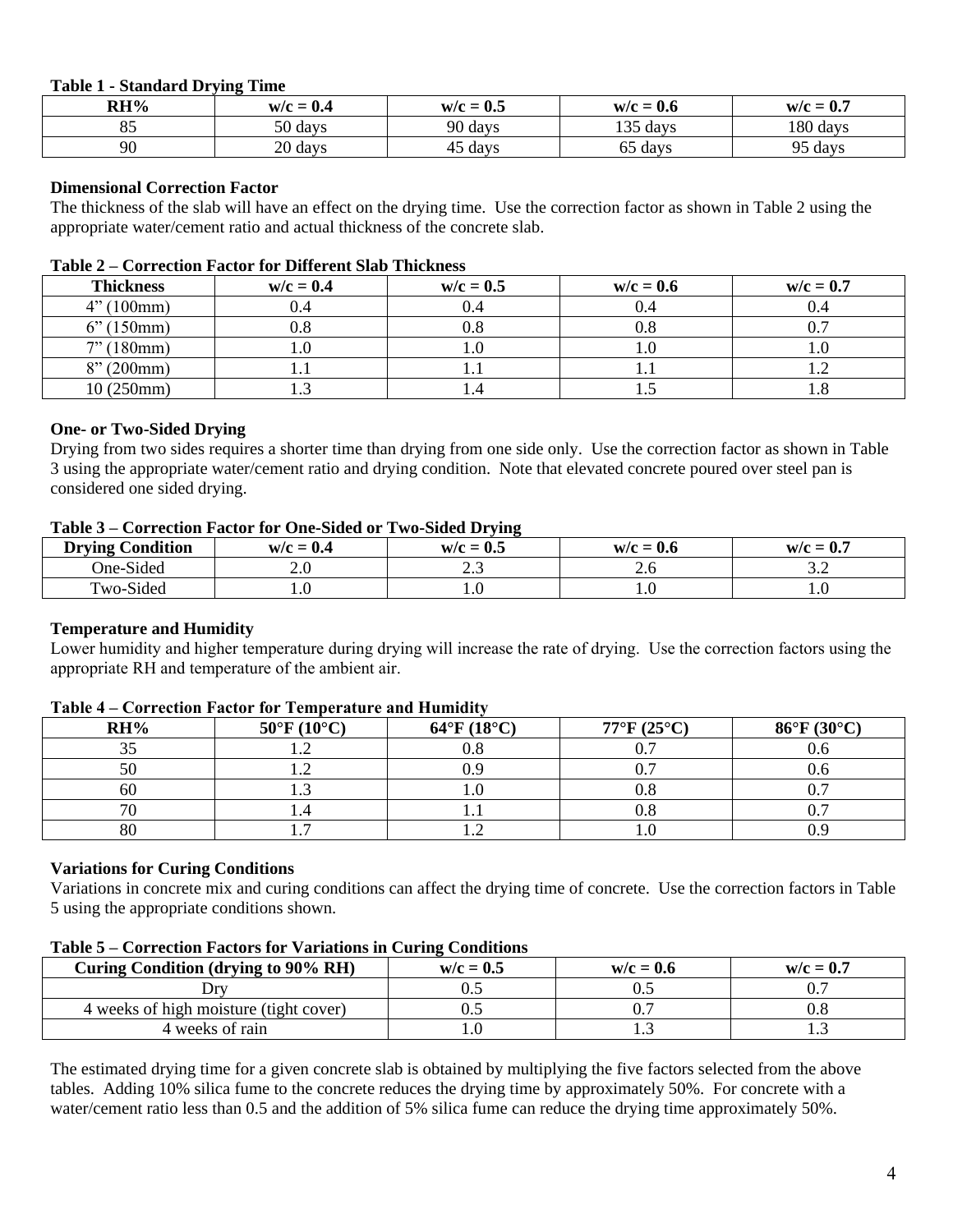## **APPLICATION OF CORRECTION FACTORS**

Below is an example of how to use the standard time and correction factors for estimating the approximate time for drying of a concrete slab during the planning stage.

During the planning stage, it was estimated that the time between pouring a concrete slab and the installation of a floor covering would be 3 months for a 4" (100mm) slab. It was also estimated that it would be a month before the building was enclosed and the HVAC turned on, effectively allowing for a 2 month drying period. It was specified that the floor slab must attain a maximum relative humidity of 85% at the equivalent depth and drying would be one-sided. The water/cement ratio was to be 0.4 and the construction was going to take place during the rainy season. Once the building is enclosed, the drying climate will be 64°F (18°C).

- From Table 1, the standard time is **50** days
- From Table 2, the correction factor for thickness is **0.4**
- From Table 3, the correction factor for one-sided drying is **2.0**
- From Table 4, the correction factor for temperature and humidity is **0.9**
- From Table 5, the correction factor for a rainy season is **1.4** (not shown in table)

The total time is determined by the following calculation: **50 x 0.4 x 2 x 0.9 x 1.4 = 50.4 days**, which is acceptable compared to the 2 months available. However, this apparently short drying time is possible only if the concrete has the specified low water/cement ratio and the building is enclosed, with the HVAC running to provide 50% RH and the proper temperature. If these parameters, or others as estimated, are incorrect then the drying time will be considerably longer.

# **CONCRETE DRYING AND TILE**

As stated earlier, unlike many floor coverings, ceramic tile, stone and the majority of their adhesives are not sensitive to the effects of moisture and high pH. Tile and stone can be installed on concrete, with certain LATICRETE cement-based setting material (e.g. 254 Platinum, 257 TITANIUM<sup>™</sup> or MULTIMAX<sup>™</sup> LITE) directly to concrete with a 5 – 7 day cure time. It will be necessary to allow for additional movement joints to compensate for excessive concrete shrinkage. However, the use of a waterproofing/anti-fracture membrane (e.g. HYDRO BAN® XP, HYDRO BAN®, HYDRO BAN Sheet Membrane, or 9235 Waterproofing Membrane) will require that the concrete reach moisture conditions of 5  $lbs. / 1,000 \text{ ft}^2/24 \text{ hours}$  $(24 \text{ hours}$   $(283 \text{ µg/sec} \cdot \text{m}^2)$  or 75% RH prior to installation. Please consult the data sheet for the particular LATICRETE product(s) to determine acceptable concrete cure time or moisture levels prior to installation.

## **LATICRETE Moisture Vapor Membranes**

For cases where the MVER or RH exceeds the recommended levels for the type of finish material being installed,  $NXT^{\circledcirc}$ Vapor Reduction Coating, LATICRETE SUPERCAP® Moisture Vapor Control and SPARTACOTE® Moisture Vapor Barrier can be used to minimize the moisture allowed to pass through to the flooring layer. These membranes are a singlecoat, 100% solids, liquid applied 2-part epoxy coating specifically designed for controlling the moisture vapor emission rate from new or existing concrete slabs.

These products reduce MVER from > 20 lbs./1000 ft<sup>2</sup>/24hr (1,133  $\mu$ g/(s•m<sup>2</sup>) to below 3 lbs./1000 ft<sup>2</sup>/24hr (170  $\mu$ g/(s•m<sup>2</sup>) in a single coat. These membranes allow for the installation of vinyl, rubber, VCT, carpet, wood, ceramic tile, stone and other moisture sensitive floor coverings and floor adhesives.

Please refer to the respective product data sheets at [https://laticrete.com](https://laticrete.com/) or [www.laticretesupercap.com.](http://www.laticretesupercap.com/)

**The information contained in this document should be used as a guideline only and should not be used as part of any construction document. Actual field concrete installation drying time calculations must be conducted by qualified personnel, based on actual jobsite conditions.**